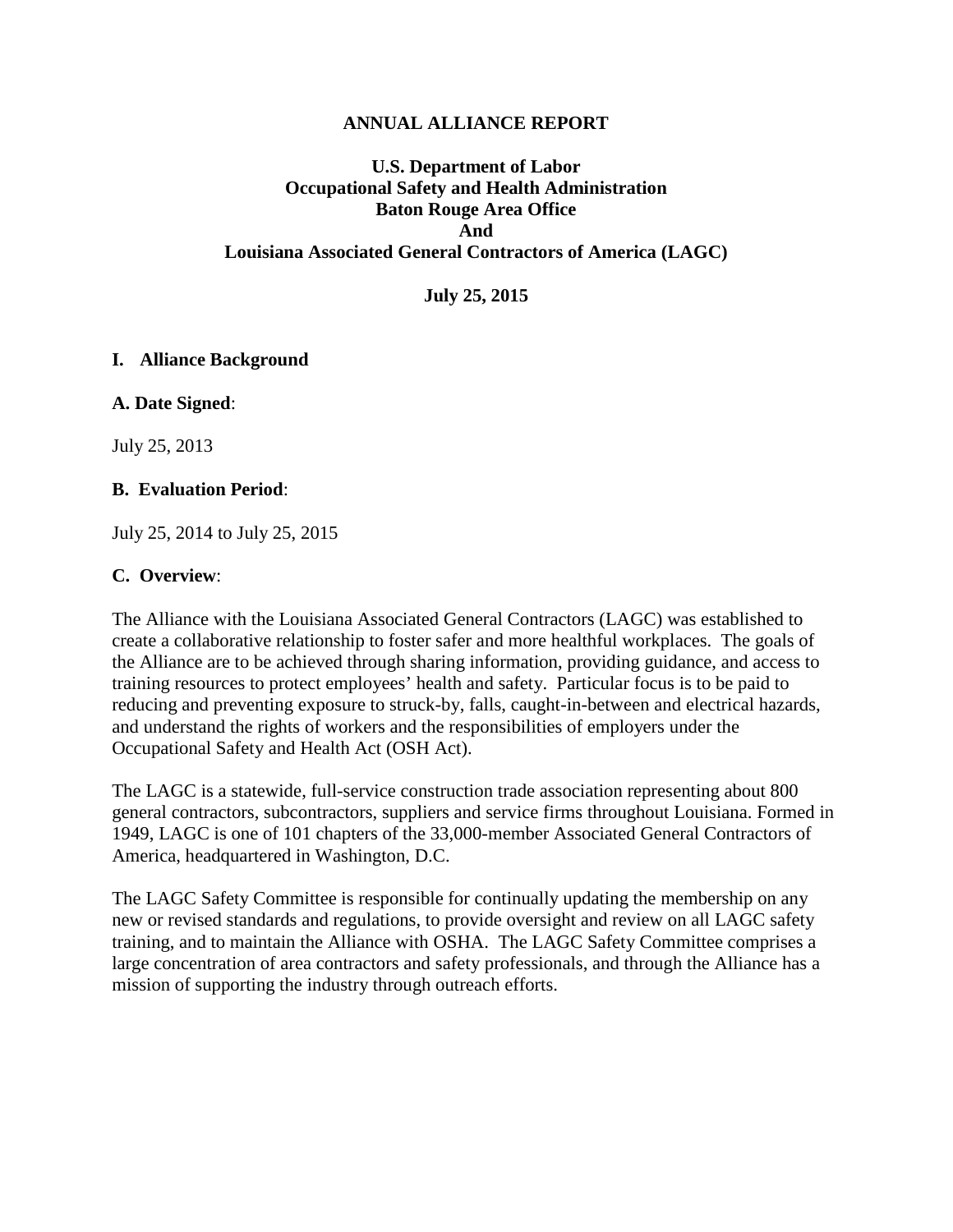## **D. Implementation Team Members**:

### OSHA

Dorinda Folse, Area Director/Baton Rouge Area Office Alexander Novas, Compliance Assistance Specialist (CAS)/Baton Rouge Area Office

Louisiana Associated General Contractors (LAGC), Baton Rouge, Louisiana Jerry Arnold, Safety Committee Chairman/LAGC Mike Demouy, Manger/LAGC

## **II. Implementation Team Meetings**

The Safety Committee members and officers meet monthly to discuss the progress of the Alliance and topical information covering industry's safety and health concerns. The monthly meetings commonly feature a selected safety and health topic relevant to the group. Alliance activities are planned and coordinated at the monthly meetings. OSHA representation normally provides an update presentation and fields a variety of questions from industry professionals regarding regulatory implementation and compliance.

### **III. Activities and Products**

#### **Training and Education**

- The LAGC Safety Committee held a seminar on "Preparing for an OSHA Inspection." The seminar was free and open to all members and included information on employer responsibilities, regulatory requirements and the recognition of worksite hazards. The seminar was held in New Orleans, Louisiana
- The LAGC hosted a free seminar for members on Soil and Hazard Recognition in Excavations. This seminar was conducted by a member of the Safety Committee. The attendees learned about soil mechanics, soil recognition, soil classification, soil testing, as well as hazard recognition and the appropriate corrective action.

#### **Outreach and Communication**

- The Baton Rouge Area Office, CAS provided literature which included educational brochures, pamphlets and training materials. The publications and information are made available by the LAGC for distribution throughout the year.
- The Baton Rouge Area Office, CAS electronically distributed a daily e-mail that provided current occupational safety and health related information, news, issues and topics.
- The Safety Committee agreed to offer free site inspections to local member employers. These inspections are geared towards making employers and employees more aware of good safety practices and OSHA requirements.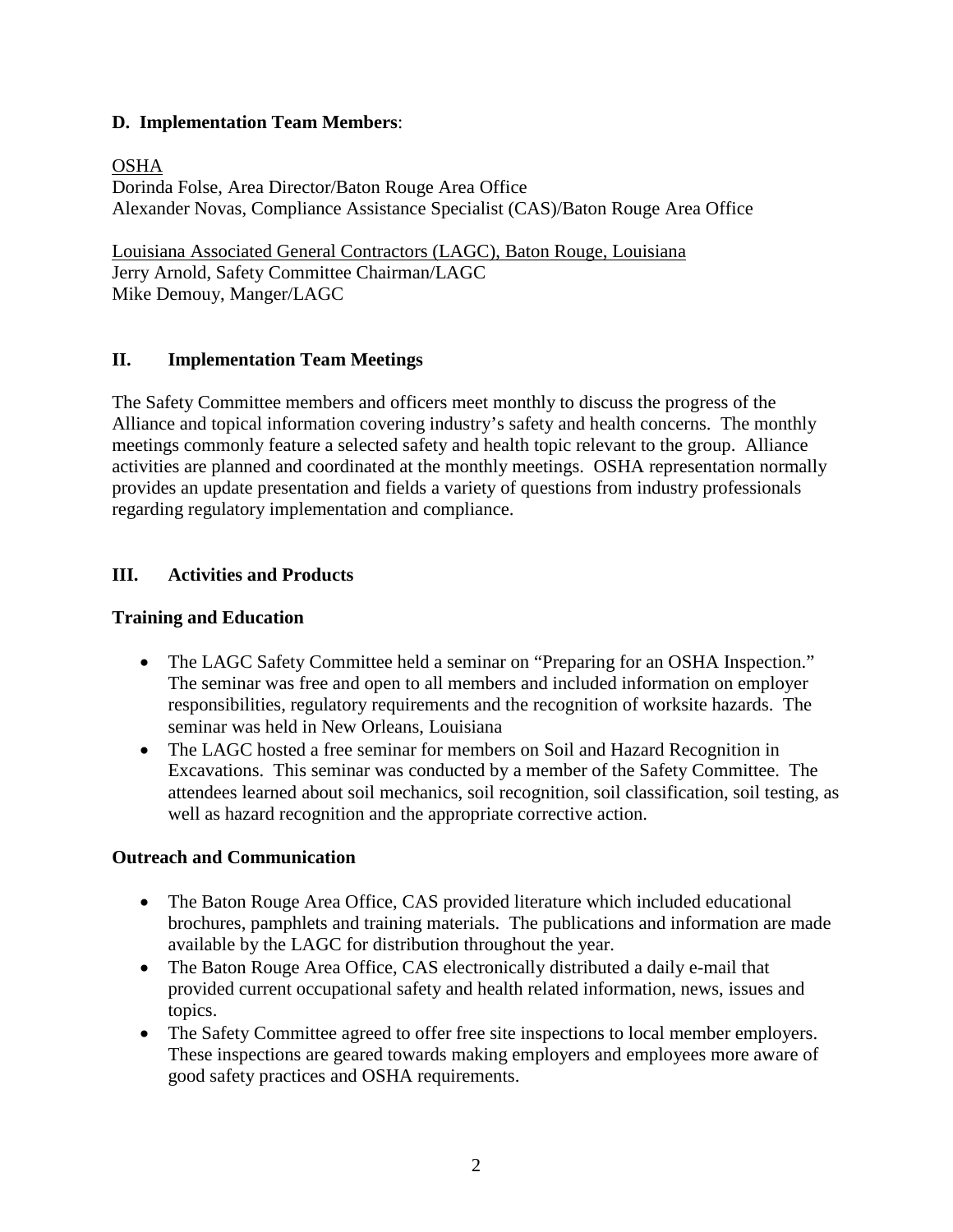- In addition to on-site inspections, the Safety Committee offered to provide guidance and advice to member employers that had questions they wanted to bring before the group.
- The LAGC Safety Committee facilitated an open forum, question and answer session with the Baton Rouge Area Office's Area Director and Compliance Assistance Specialist from the Houston North Area Office. The session was open to all members and provided an opportunity to discuss important issues and concerns with local OSHA representatives.
- In July, an Assistant Area Director from the Baton Rouge Area Office attended the monthly meeting to discuss the new rule on "Confined Spaces in Construction."
- The LAGC purchased a computer based program for the Safety Committee that can be used to assist in determining what employees are more likely to take on risk. The program's assessment can help employees develop greater work site self-awareness, and lessen the potential for incidents.

## **Promoting the National Dialogue on Safety and Health**

- The LAGC annually recognizes "Workers' Memorial Day" as a day of remembrance for fallen workers and communicates related information to member employers and industry in the region.
- Two members of the LAGC Safety Committee attended the "AGC of America Safety and Health Conference." This conference allowed attendees to comment on current OSHA rules and regulations as well as upcoming changes.
- The LAGC supported OSHA's "National Safety Stand-Down to Prevent Falls in Construction" and promoted event training activities to LAGC member employers.
- The LAGC purchased and distributed "Safety Pays" stickers to the members for the Safety Committee to help spread safety awareness to their employees.

# **IV. Results**

The LAGC continues to have access to a greater amount of outreach information and publications and are made aware of the continued efforts of OSHA to reach at-risk industries by sharing current events, safety alerts and best practices.

| <b>Type of Activity</b> | <b>Number of Individuals</b> | Topic(s)                                 |
|-------------------------|------------------------------|------------------------------------------|
| 2014-2015               | <b>Reached or Trained</b>    |                                          |
| August, Meeting         | 12                           | Training New Employees, Best             |
|                         |                              | Practices in Hiring/Training, Safety     |
|                         |                              | Training for LAGC Members.               |
| September, Meeting      |                              | Crane Operator Certification, New        |
|                         |                              | <b>OSHA Hospitalization Requirement,</b> |
|                         |                              | Training process for new hires.          |
| October, Meeting        | Q                            | Temporary Worker Training, Accident      |
|                         |                              | Reporting.                               |
| November, Seminar       | 10                           | Excavation                               |